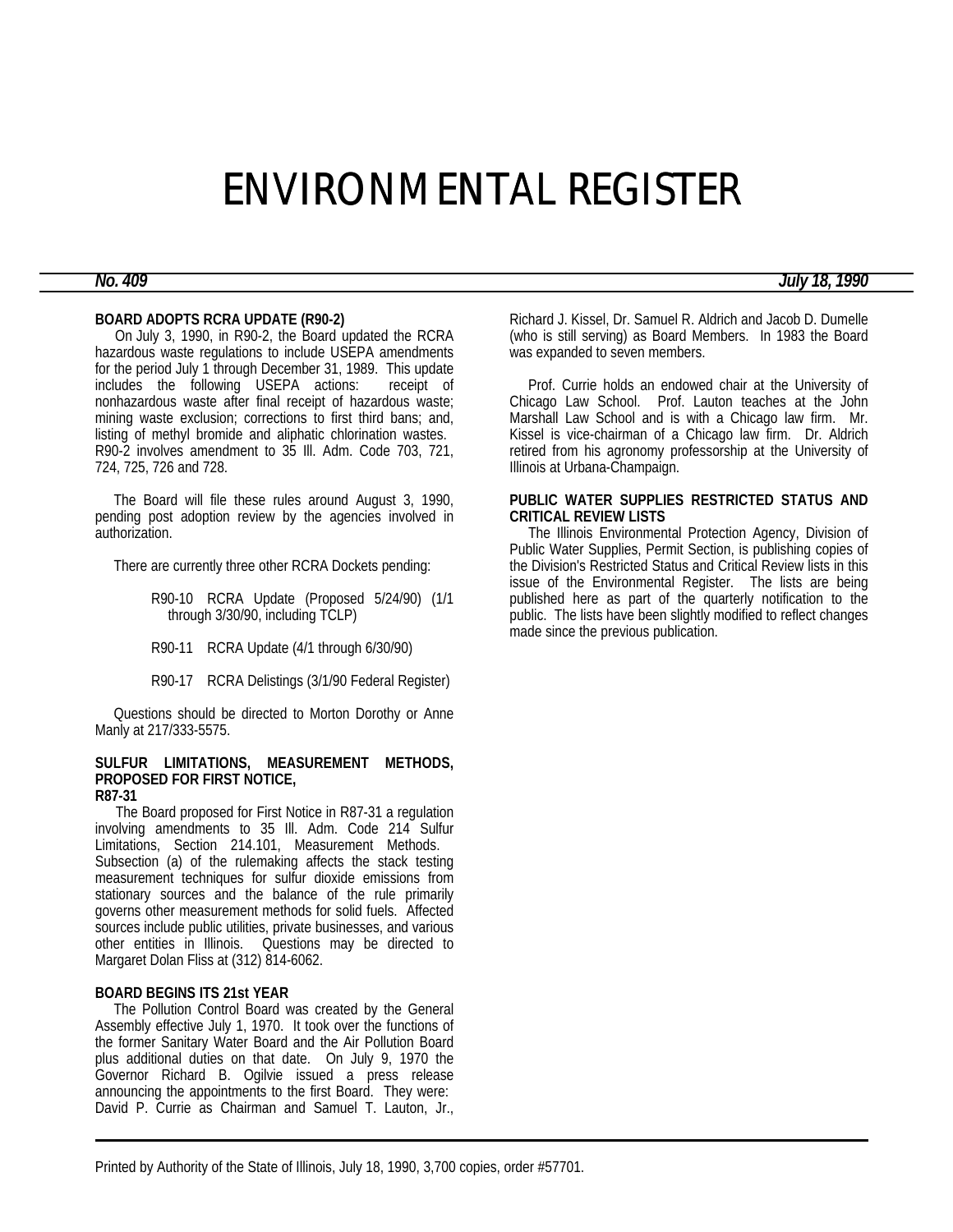#### **FINAL ACTIONS - JULY 3, 1990 BOARD MEETING**

- PCB 86-124 Modine Manufacturing Co. v. IEPA This matter was remanded to the Agency and the docket closed.
- PCB 88-151 Citizens Utilities Co. of Illinois v. IEPA The Board granted petitioner's Motion to Strike Agency Response to Reply and Verification and its Motion for Reconsideration. The Board declined to grant the relief requested in the Motion for Reconsideration of the Board's March 8, 1990 Opinion and Order denying variance from the Board's public water supplies regulations for its Cook County facility. Board Member J.D. Dumelle concurred and Board Member Flemal dissented.
- PCB 88-199 People of the State of Illinois v. Seegers Grain, Inc. The Board accepted the Stipulation and Settlement Agreement which set forth a full stipulation of facts and in which respondent agreed to pay a fine of \$1,000 concerning its McHenry County facility. Board Members J. Anderson, J.D. Dumelle and J. Theodore Meyer dissented.
- PCB 90-16 People of the State of Illinois v. Solo Cup Co., a Delaware corp. The Board accepted the Stipulation and Settlement agreement in which respondent agreed to pay a fine of \$1,750 concerning its Cook County facility. Board Member J. Theodore Meyer dissented.
- PCB 90-29 Laclede Steel Company v. IEPA This matter was dismissed on petitioner's motion.
- PCB 90-41 Village of Elburn v. IEPA The Board accepted the Agency Recommendation and granted petitioner variance extension, with conditions, from the Board's public water supplies regulations concerning Standards for Issuance and Restricted Status relating to combined radium-226 and radium-228 for its Kane County facility. Board Members J.D. Dumelle and B. Forcade dissented.
- PCB 90-70 People of the State of Illinois v. Caravelle Wood Products, Inc., an Illinois corp. The Board accepted the Stipulation and Settlement Agreement in which respondent agreed to pay a fine of \$2,500 concerning its Cook County facility. Board Member J. Theodore Meyer dissented.
- PCB 90-71 People of the State of Illinois v. Lutheran General Hospital, Inc., d/b/a Lutheran General Hospital-Lincoln Park, an Illinois corp. - The Board accepted the Stipulation and Settlement Agreement in which respondent agreed to pay a fine of \$5,000 concerning its Cook County facility. Board Member J. Theodore Meyer dissented.
- PCB 90-79 People of the State of Illinois v. Pioneer Plating Co., Inc., an Illinois corp. The Board accepted the Settlement Agreement in which respondent admitted to violations of the Act and Board air pollution regulations and agreed to pay a fine of \$1,000 concerning its Cook County facility. Board Member J. Theodore Meyer dissented.
- PCB 90-80 People of the State of Illinois v. Nobert Plating Co., an Illinois corp. The Board accepted the Settlement Agreement in which respondent admitted to violations of the Act and Board air pollution regulations and agreed to pay a fine of \$1,500 concerning its Cook County facility. Board Member J. Theodore Meyer dissented.
- PCB 90-81 People of the State of Illinois v. U.S. Plating Corp., an Illinois corp. The Board accepted the Settlement Agreement in which respondent admitted to violations of the Act and Board air pollution regulations and agreed to pay a fine of \$1,000 concerning its Cook County facility. Board Member J. Theodore Meyer dissented.
- PCB 90-85 People of the State of Illinois v. George M. Eliopulos, d/b/a Ellis cleaners, an involuntarily dissolved partnership The Board accepted the Stipulation and Settlement Agreement in which respondent admitted to violations of the Act and Board air pollution regulations and agreed to pay a fine of \$1,000 concerning its Cook County facility. Board Member J. Theodore Meyer dissented.
- PCB 90-87 People of the State of Illinois v. Jernberg Industries, Inc., a Delaware corp. The Board accepted the Settlement Agreement in which respondent admitted to violations of the Act and Board air pollution regulations and agreed to pay a fine of \$4,500 concerning its Cook County facility. Board Member J. Theodore Meyer dissented.
- PCB 90-121 Del Monte Foods, USA v. IEPA The Board, on an Agency Recommendation denying provisional variance, dismissed this matter and closed the docket.
- PCB 90-123 City of White Hall v. IEPA The Board accepted the Agency Recommendation and granted petitioner provisional variance, with conditions, from the Board's water pollution regulations concerning its Greene County facility.
- PCB 90-125 City of Polo v. IEPA The Board accepted the Agency Recommendation and granted petitioner provisional variance, with conditions, from the Board's water pollution regulations concerning its Ogle County facility.
- AC 89-131<br>DOCKET B IEPA v. ESG Watts, Inc. - The Board ordered respondent to pay as compensation for hearing costs incurred by the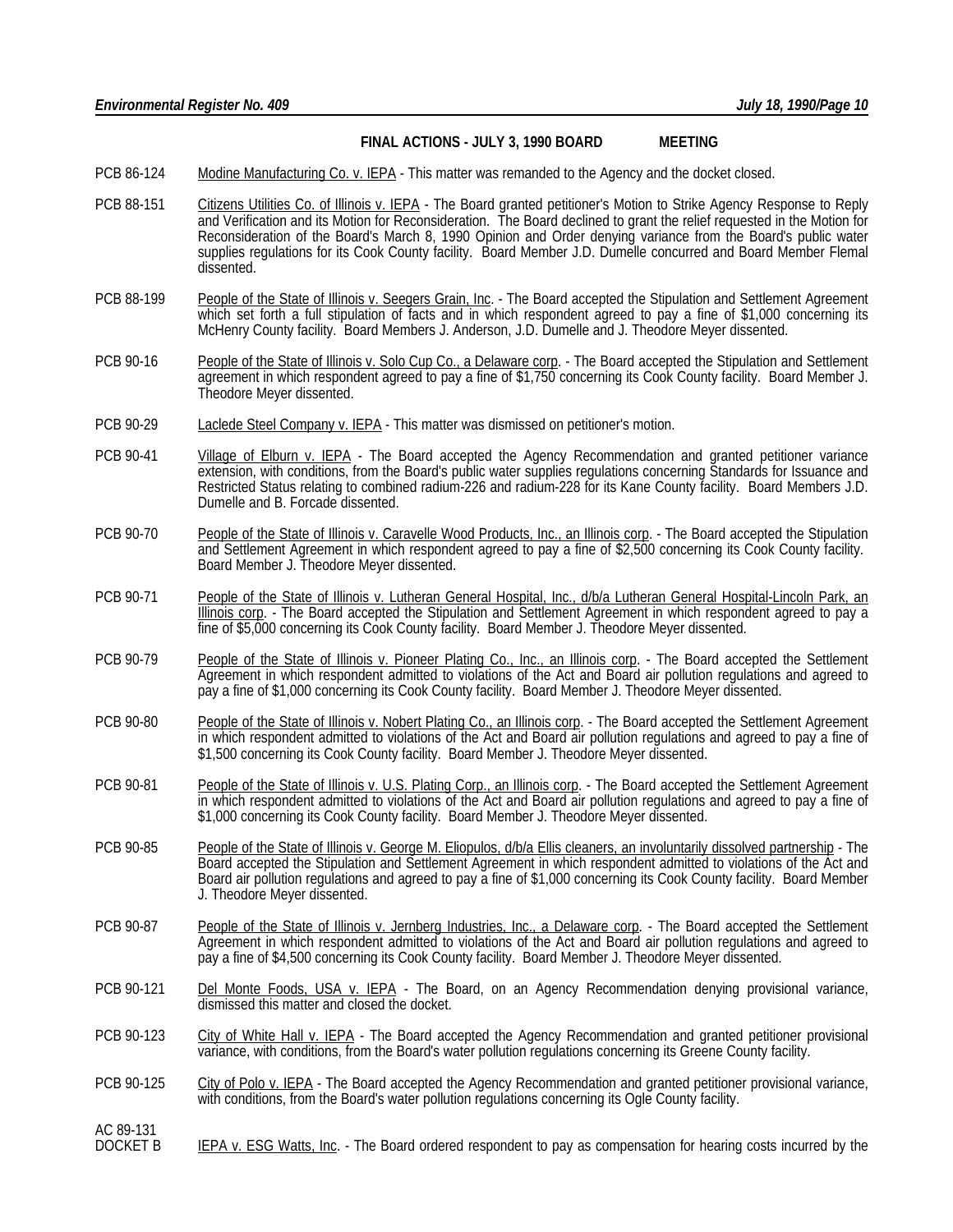Board, the amount of \$1,539.14 for deposit into the General Revenue Fund and ordered the docket closed. Board Member J. Theodore Meyer dissented.

- AC 90-39 County of Madison v. Howell Oil Co. The Board found respondent violated Section 21(q)(3) of the Act and imposed a fine of \$500.
- AS 89-5 In The Matter Of: Safety-Kleen Corp. This matter was dismissed on petitioner's motion.

#### **NEW CASES - JULY 3, 1990 BOARD MEETING**

- PCB 90-108 Joseph B. Stratton et al v. Charles M. Rock et al. -Complainants allege violation of the Board's noise pollution regulations at respondent's Peoria/Tazewell County facility. Accepted for hearing.
- PCB 90-122 City of Lockport v. IEPA Petitioner seeks variance extension from the Board's public water supplies regulations concerning maximum allowable concentrations of radium and gross alpha particle activity for its Will County facility. Held for Agency Recommendation.
- PCB 90-121 Del Monte Foods, USA v. IEPA See Final Actions.
- PCB 90-123 City of White Hall v. IEPA See Final Actions.
- PCB 90-124 People of the State of Illinois v. Rock Valley Oil and Chemical Co., an Illinois corp. Complainant alleges violations of the Act and Board air pollution regulations at respondent's Winnebago County facility. Hearing mandatory.
- PCB 90-125 City of Polo v. IEPA See Final Actions.

#### **FINAL ACTIONS JULY 6, 1990 SPECIAL BOARD MEETING**

PCB 90-129 Microswitch #4 v. IEPA - The Board concurred with the Agency Recommendation and granted petitioner provisional variance from the Board's waste disposal regulations concerning 90-day on-site limitations for hazardous wastes at its Stephenson County facility.

#### **NEW CASES - JULY 6, 1990 SPECIAL BOARD MEETING**

- PCB 90-126 Marathon Petroleum Co. v. IEPA Petitioner seeks permit review for its Crawford County facility. Accepted for hearing.
- PCB 90-128 Western Lion Limited v. IEPA Petitioner seeks variance from closure requirements for its Ogle County landfill. Held to July 19, 1990.
- PCB 90-129 Microswitch #4 v. IEPA See Final Actions.

#### **CALENDAR \***

July 19 P-A The Grigoleit Company v. EPA - PCB 89-184, Macon County Building, Board of July 19. Supervisors Room, 253 E. Wood St., Decatur. Supervisors Room, 253 E. Wood St., Decatur.

July 19 P-A James G. Esarey v. EPA - PCB 88-170, Board Review Room, Green County Courthouse, 10:00 a.m. Main Street, Carrollton.

#### **ILLINOIS POLLUTION CONTROL BOARD FISCAL YEAR 1989 ANNUAL REPORT NOW AVAILABLE**

 The Illinois Pollution Control Board's Annual Report for Fiscal Year 1989 (July 1, 1988 through June 30, 1989) is now available, free, from the Clerk's Office. The 1989 Annual Report contains a special section on the history, changes, and present operations of the Board. The Report also includes a note from Chairman John Marlin, the Judicial Review section, and helpful charts in the Appendices which summarize the Board's activities.

Write to the Clerk's Office of the Illinois Pollution Control Board for your free copy of the Annual Report.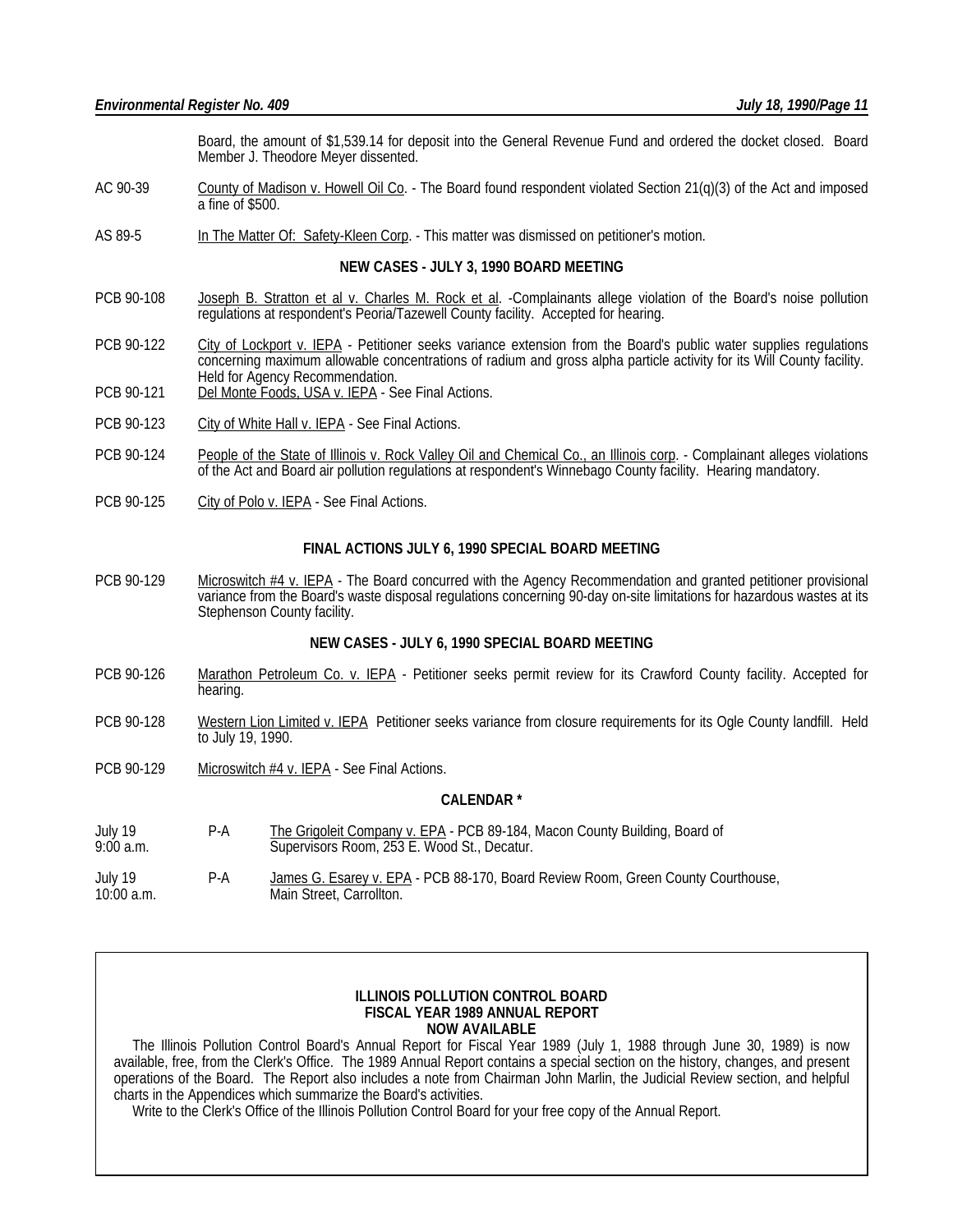| July 19                   |             | Pollution Control Board Meeting, State of Illinois Center, 100 W. Randolph St., Conference Room<br>9-040, Chicago.                                                                                                   |  |  |  |
|---------------------------|-------------|----------------------------------------------------------------------------------------------------------------------------------------------------------------------------------------------------------------------|--|--|--|
| July 20<br>$9:30$ a.m.    | W-E         | People of the State of Illinois v. Hillview Farm Fertilizers, Inc. and Arnold May -<br>PCB 86-210, McHenry County Courthouse, 2200 N. Seminary Ave., Room 203, Woodstock.                                            |  |  |  |
| July 20<br>$10:00$ a.m.   | $A-C$       | St. Clair County v. Harold Fults - AC 90-38, Board Conference Room, 5th Floor, St. Clair<br>County Building, Belleville.                                                                                             |  |  |  |
| July 24<br>$10:00$ a.m.   | N-E         | John Zarlenga and Jean Zarlenga v. Partnership Concepts, Howard Edison, Bruce<br>McClarien, Čove Development Company and Thomas O'Brien - PCB 89-169, Wood Dale Public Library,<br>520 N. Wood Dale Road, Wood Dale. |  |  |  |
| July 26<br>$10:00$ a.m.   | A-E         | People of the State of Illinois v. General Electric Corporation - PCB 90-91, Chamber of<br>Commerce Building, 127 E. Lincoln Highway, DeKalb.                                                                        |  |  |  |
| July 27<br>9:00a.m.       | A-C         | EPA v. Omer Thomas - AC 89-215, Court Room B, Shelby County Courthouse,<br>Shelbyville.                                                                                                                              |  |  |  |
| July 27<br>$10:30$ a.m.   | N-E         | Michael L. Christianson v. The American Milling Company - PCB 90-59, Tazewell County<br>Board Room, Mackenzie Building, 11 S. 4th Street, Pekin.                                                                     |  |  |  |
| July 27<br>$10:00$ a.m.   | W-E         | Thomas S. Fredette v. Village of Beecher - PCB 89-61, Beecher Village Board Room,<br>Beecher Village Hall, 724 Penfield, Beecher.                                                                                    |  |  |  |
| July 30<br>$10:00$ a.m.   | <b>WWSE</b> | State Oil Company v. Dr. & Mrs. James Krone and EPA - PCB 90-102, County Board<br>Room, Room 203, McHenry County Government Center, 2200 N. Seminary Avenue, Woodstock.                                              |  |  |  |
| July 30<br>$9:30$ a.m.    | A-E         | People of the State of Illinois v. Hysan Corporation - PCB 90-12, State of Illinois Center,<br>100 W. Randolph Street, Suite 11-500, Chicago.                                                                        |  |  |  |
| July 31<br>$10:00$ a.m.   | $A-C$       | EPA v. James Gilmer; EPA v. Archer-Daniels (consolidated) - AC 89-289, - 89-290,<br>Douglas County Courthouse, County Board Room, 401 S. Center St., Tuscola.                                                        |  |  |  |
| July 31<br>$9:00$ a.m.    | $A-C$       | Tazewell County v. Steve Zimmerman and Waste Ltd., Inc. - AC 90-40, Tazewell County<br>Board Room, Tazewell County Courthouse, Pekin.                                                                                |  |  |  |
| August 2<br>$10:00$ a.m.  | A-E         | People of the State of Illinois v. Aggrecon Corporation - PCB 90-98, Mt. Carroll City Hall,<br>302 N. Main St., Mt. Carroll.                                                                                         |  |  |  |
| August 2<br>9:30a.m.      | $P-A$       | National Steel Corporation, Granite City Division v. EPA - PCB 90-114, Second Floor<br>Courtroom, Granite City City Hall, 2000 Edison Avenue, Granite City.                                                          |  |  |  |
| August 3<br>10:00 a.m.    | $P-A$       | Olney Sanitary Systems and Andrew Ochs v. EPA - PCB 89-175, City Council Room, City<br>Hall, 300 S. Whittle, Olney.                                                                                                  |  |  |  |
| August 3<br>9:00a.m.      | W-V         | Village of Sauget v. EPA - PCB 90-113, Sauget City Hall, Counsel Chambers, 2897 Falling<br>Springs Road, Sauget.                                                                                                     |  |  |  |
| August 6<br>$1:00$ p.m.   | PWS-E       | People of the State of Illinois v. Village of Ipava - PCB 90-106, Fulton County Courthouse,<br>Second Floor Courtroom, Lewistown.                                                                                    |  |  |  |
| August 6<br>$9:30$ a.m.   | A-C         | EPA v. ESG Watts, Inc. - AC 90-36, IEPA, Water Pollution Control Conference Room,<br>First Floor, 2200 Churchill Road, Springfield.                                                                                  |  |  |  |
| August 7<br>$10:00$ a.m.  | $P-A$       | O'Brien Cogeneration, Inc. v. EPA - PCB 90-82, Law Office of Schiff, Hardin & Waite,<br>7200 Sears Tower, 233 S. Wacker, Chicago.                                                                                    |  |  |  |
| August 9                  |             | Pollution Control Board Meeting, State of Illinois Center, 100 W. Randolph St., Conference Room<br>9-031, Chicago.                                                                                                   |  |  |  |
| August 10<br>$11:00$ a.m. | R           | Used and Waste Tire Regulation (35 III. Adm. Code Part 848) - R90-9, Council<br>Chambers, Municipal Building, Seventh and Monroe Streets, Springfield.                                                               |  |  |  |
| August 13                 | A-E         | People of the State of Illinois v. Evangelical Health Systems, a/k/a Christ Hospital -                                                                                                                               |  |  |  |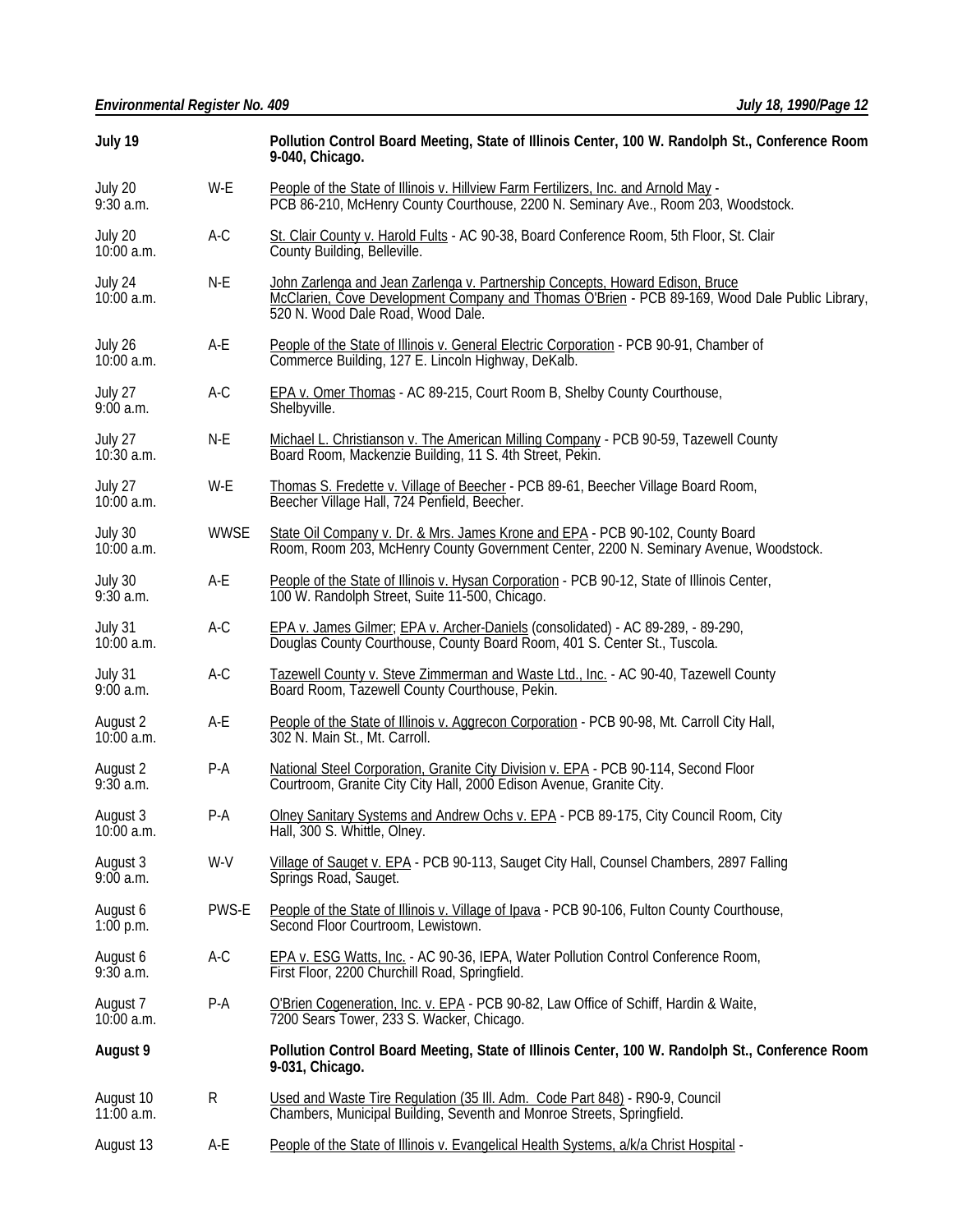| $9:30$ a.m.                  |       | PCB 90-105, State of Illinois Center, 100 W. Randolph St., Suite 11-500, Chicago.                                                                                                                  |  |  |  |
|------------------------------|-------|----------------------------------------------------------------------------------------------------------------------------------------------------------------------------------------------------|--|--|--|
| August 13<br>$10:00$ a.m.    | PWS-V | City of Ottawa v. EPA - PCB 90-100, Ottawa City Hall, Council Chambers, 301 W.<br>Madison St., Ottawa.                                                                                             |  |  |  |
| August 14<br>9:00a.m.        | R     | Amendments to Agriculture Related Pollution (35 III. Adm. Code 501) - R90-7, DeKalb<br>County Farm Bureau, Upper Auditorium, 315 North 6th St., DeKalb.                                            |  |  |  |
| August 14<br>$1:00$ p.m.     | A-E   | People of the State of Illinois v. Robinson Farm Service - PCB 90-66, Third Floor County<br>Board Room, Henry County Courthouse, 100 S. Main, Cambridge.                                           |  |  |  |
| August 15<br>$10:30$ a.m.    | R     | Amendments to Agriculture Related Pollution (35 III. Adm. Code 501) - R90-7, Stockton<br>Park House, Pearl Street, (Near Intersection of Routes 20 and 78), Stockton.                              |  |  |  |
| August 16<br>10:00 a.m.      | $P-A$ | Land & Lakes Company v. EPA - PCB 90-118, Romeoville Village Hall, Conference<br>Room, 13 Montrose St., Romeoville.                                                                                |  |  |  |
| August 17<br>$10:00$ a.m.    | A-C   | <b>EPA v. Multi-County Landfill, Inc. - AC 89-288, Douglas County Courthouse, County</b><br>Board Room, Tuscola.                                                                                   |  |  |  |
| August 20<br>9:00a.m.        | R     | Amendments to Agriculture Related Pollution (35 III. Adm. Code 501) - R90-7, Effingham<br>County Extension Center, Lower Level Auditorium, 1209 N. Wenthe Drive, Effingham.                        |  |  |  |
| August 20<br>$10:00$ a.m.    | $P-A$ | Jefferson Smurfit Corporation v. EPA - PCB 90-20, State of Illinois Center, 100 W.<br>Randolph Street, Suite 11-500, Chicago.                                                                      |  |  |  |
| August 20<br>9:30a.m.        | SWH-E | EPA v. Fred Johnson, Herman L. Loeb, Johnson & Briggs Tank Truck Service, a/k/a<br>Johnson & Briggs Tank Truck Heater Service - PCB 90-89, Edwards County Courthouse, 50 East Main<br>St., Albion. |  |  |  |
| August 21<br>9:00a.m.        | R     | Amendments to Agriculture Related Pollution (35 III. Adm. Code 501) - R90-7, John A.<br>Logan Community College, O'Neil Auditorium, Carterville.                                                   |  |  |  |
| August 21<br>$11:30$ a.m.    | W-E   | People of the State of Illinois v. Eldon Swedberg, d/b/a Eldon Swedberg Swine Farm -<br>PCB 90-88, Tazewell County Board Room, Mackenzie Building, 11 S. 4th Street, Pekin.                        |  |  |  |
| August 23<br>9:00a.m.        | R     | Amendments to Agriculture Related Pollution (35 III. Adm. Code 501) - R90-7, Morgan<br>County Extension Service Office, 104 N. Westgate Ave., Jacksonville.                                        |  |  |  |
| August 24<br>9:00a.m.        | R     | Amendments to Agriculture Related Pollution (35 III. Adm. Code 501) - R90-7, Knox<br>AgriCenter, Room 105, 180 S. Soangetaha St., Galesburg.                                                       |  |  |  |
| August 27<br>$10:00$ a.m.    | A-E   | EPA v. Colwell General, Inc. - PCB 89-180, State of Illinois Center, 100 W. Randolph<br>St., Suite 11-500, Chicago.                                                                                |  |  |  |
| August 27<br>10:00 a.m.      | A-E   | <b>EPA v. Nesco Steel Barrel Company - PCB 90-37, Granite City Township Building, 2060</b><br>Delmar Avenue, Granite City.                                                                         |  |  |  |
| August 28<br>$10:00$ a.m.    | $P-A$ | Jefferson Smurfit Corporation v. EPA - PCB 88-175, Council Chambers, Alton City Hall,<br>101 East Third Street, Alton.                                                                             |  |  |  |
| August 30                    |       | Pollution Control Board Meeting, State of Illinois Center, 100 W. Randolph St., Conference Room<br>9-040, Chicago.                                                                                 |  |  |  |
| September 4<br>10:00 a.m.    | $P-A$ | Rock-Ola Manufacturing Corporation v. EPA - PCB 90-24, State of Illinois Center, 100<br>W. Randolph St., Suite 11-500, Chicago.                                                                    |  |  |  |
| Septemeber 4<br>$11:00$ a.m. | $A-C$ | EPA v. ESG Watts, Inc. - AC 90-26, County Building, 8th Street & Monroe, Room 301,<br>Springfield.                                                                                                 |  |  |  |
| September 5<br>10:00 a.m.    | A-E   | People of the State of Illinois v. Duraco, Inc. - PCB 90-61, State of Illinois Center,<br>100 W. Randolph St., Suite 11-500, Chicago.                                                              |  |  |  |
| September 6                  | P-A   | Motorola, Inc. v. EPA - PCB 89-193, State of Illinois Center, 100 W. Randolph St., Suite                                                                                                           |  |  |  |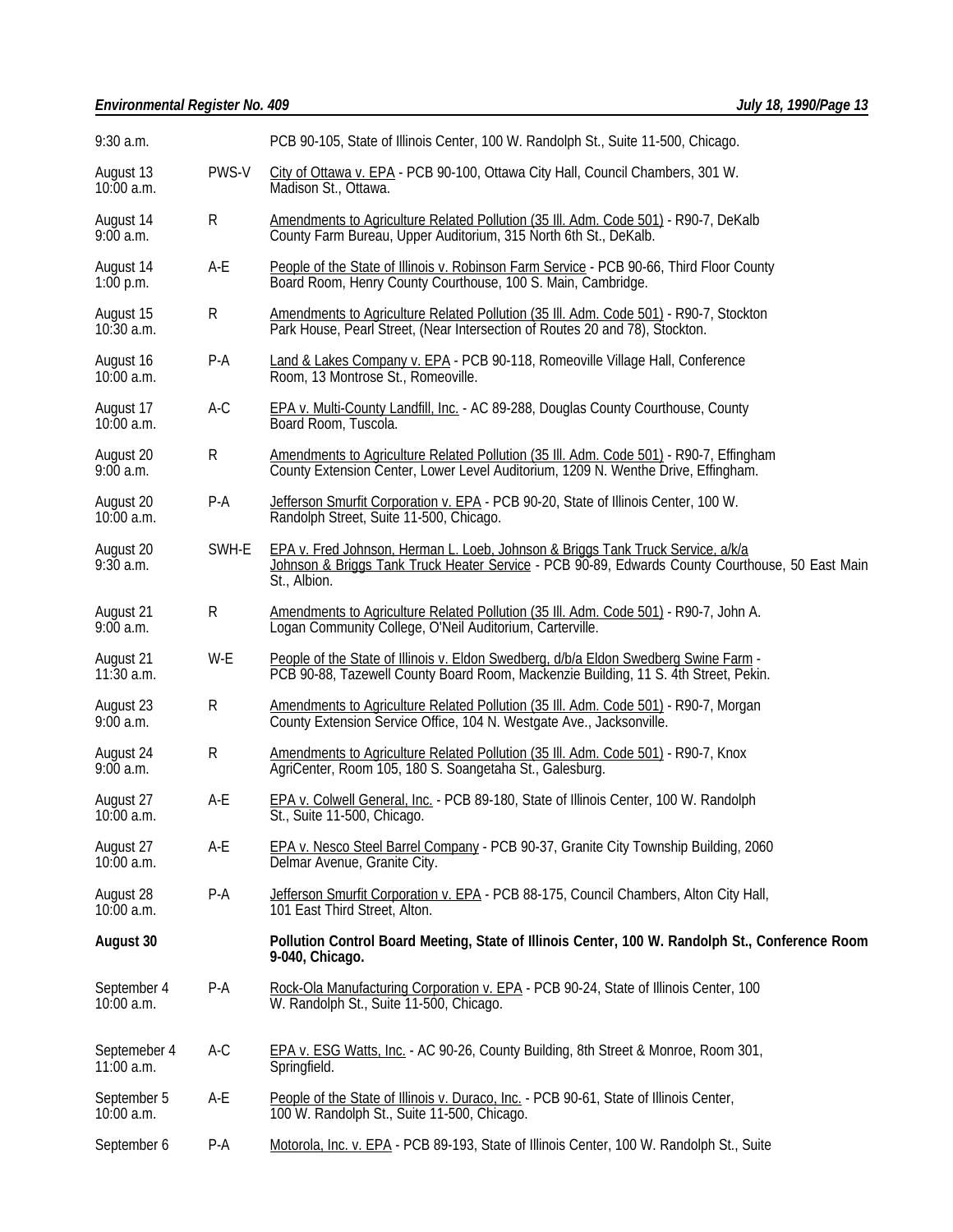# *Environmental Register No. 409 July 18, 1990/Page 14*

| 10:00 a.m.                   |       | 11-500, Chicago.                                                                                                                                                       |  |  |
|------------------------------|-------|------------------------------------------------------------------------------------------------------------------------------------------------------------------------|--|--|
| September 6<br>10:00 a.m.    | R     | Toxic Air Contaminants List (35 III. Adm. Code Part 232) - R90-1, State of Illinois Center,<br>Conference Room 9-040, 100 W. Randolph St., Chicago.                    |  |  |
| September 6<br>$9:30$ a.m.   | $A-V$ | Olin Chemicals (Joliet Plant) v. EPA - PCB 89-72, Will County Courthouse, 14 W.<br>Jefferson St., Joliet.                                                              |  |  |
| September 7<br>$9:00$ a.m.   | N-E   | Daniel Lorden and Helen Lorden v. Sheridan South Condominium Associations, et al.<br>PCB 89-19, State of Illinois Center, 100 W. Randolph, Suite 11-500, Chicago.      |  |  |
| September 7<br>$9:00$ a.m.   | R     | Toxic Air Contaminants List (35 III. Adm. Code Part 232) - R90-1, State of Illinois Center,<br>Conference Room 9-040, 100 W. Randolph St., Chicago.                    |  |  |
| September 7<br>$11:00$ a.m.  | $P-A$ | Laclede Steel Co. (Alton Facility) v. EPA - PCB 88-115, Edwardsville County Courthouse,<br>115 N. Main St., Edwardsville.                                              |  |  |
| September 11<br>$10:00$ a.m. | L-E   | People of the State of Illinois v. Chicago Heights Refuse Depot, Inc. - PCB 90-112, State<br>of Illinois Center, 100 W. Randolph St., Suite 11-500, Chicago.           |  |  |
| September 11<br>$11:00$ a.m. | A-E   | People of the State of Illinois v. Litho-Graphic Metal Corporation - PCB 90-109, State of<br>Illinois Center, 100 W. Randolph St., Suite 11-500, Chicago.              |  |  |
| September 11<br>12:00 a.m.   | A-E   | People of the State of Illinois v. Homak Mfg. Co. - PCB 90-110, State of Illinois Center,<br>100 W. Randolph St., Suite 11-500, Chicago.                               |  |  |
| September 12<br>$10:00$ a.m. | A-V   | Monsanto Company v. EPA - PCB 90-44, City Council Chambers, City Hall, 2897 Falling<br>Springs Rd., Sauget.                                                            |  |  |
| September 12<br>$10:00$ a.m. | A-E   | People of the State of Illinois v. Allied Hasting Barrel and Drum Service, Inc. -<br>PCB 90-60, State of Illinois Center, 100 W. Randolph St., Suite 11-500, Chicago.  |  |  |
|                              |       |                                                                                                                                                                        |  |  |
| September 13                 |       | Pollution Control Board Meeting, State of Illinois Center, 100 W. Randolph St., Conference Room<br>9-040, Chicago.                                                     |  |  |
| September 14<br>$10:00$ a.m. | A-E   | People of the State of Illinois v. Seegers Grain. Inc. - PCB 90-111, Freeport City Hall,<br>Council Chambers, 230 W. Stephenson, Freeport.                             |  |  |
| September 14<br>$9:30$ a.m.  | N-E   | Darrell Williams v. Shell Oil Company (Wood River Manufacturing Complex) -<br>PCB 90-47, Wood River City Hall, Council Chambers, 111 N. Wood River Avenue, Wood River. |  |  |
| September 18<br>$10:00$ a.m. | A-E   | EPA v. Trilla Steel Drum Corporation - PCB 86-56, Law Office of Joshua Sachs, Suite<br>2222, 134 N. LaSalle St., Chicago.                                              |  |  |
| September 18<br>$10:00$ a.m. | A-V   | Wrico Packaging v. EPA - PCB 89-124, State of Illinois Center, 100 W. Randolph St.,<br>Suite 11-500, Chicago.                                                          |  |  |
| September 19<br>$10:00$ a.m. | A-E   | People of the State of Illinois v. Sure-Tan, Inc. - PCB 90-62, State of Illinois Center, 100<br>W. Randolph St., Suite 11-500, Chicago.                                |  |  |
| September 21<br>$11:00$ a.m. | $P-A$ | Pekin Energy Company v. EPA - PCB 89-171, Tazwell County Board Room, 3rd Floor,<br>11 South Fourth St., Mackenzie Building, Pekin.                                     |  |  |
| September 25<br>10:00 a.m.   | P-A   | Acme Steel Company v. EPA - PCB 90-52, Courtroom, Riverdale Village Hall, 325 West<br>142nd St., Riverdale.                                                            |  |  |
| September 26<br>10:00 a.m.   | $P-A$ | LTV Steel Company v. EPA - PCB 90-51, Law Office of Joshua Sachs, 134 N. LaSalle<br>Street, Suite 2222, Chicago.                                                       |  |  |
| September 27                 |       | Pollution Control Board Meeting, State of Illinois Center, 100 W. Randolph St., Conference Room<br>9-040, Chicago.                                                     |  |  |